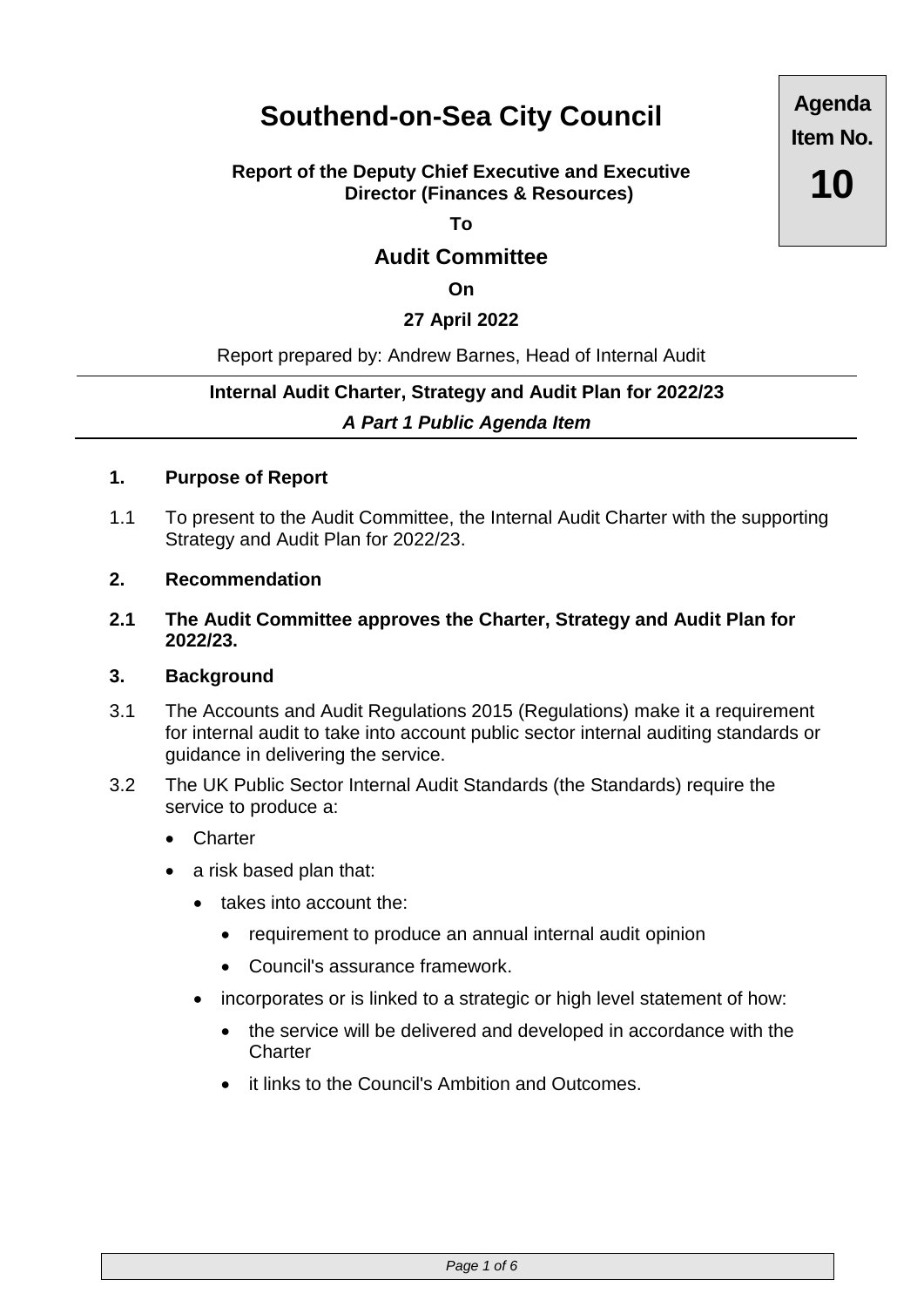# **4. Charter, Strategy and Audit Plan**

- 4.1 In order to comply with the Standards, the approach proposed for delivering the service, is set out in the:
	- Charter, that defines the purpose, authority and responsibility of the service
	- Strategy, that outlines how the service will be delivered in line with the Charter and includes the:
		- Internal Audit Plan for 2022/23
		- statement showing how audit work completed during the year will provide assurance regarding the mitigation of the Council's strategic risks
		- How We Will Work With You Statement.
- 4.2 The following paragraphs explain key amendments to the documents which were last presented to the Audit Committee in October 2021. These are also highlighted in **bold** within the documents themselves for ease of reference.

# **5. Charter** (**Appendix 1**)

- 5.1 The minor amendments made to the Charter this year relate to:
	- changes in officer roles
	- changes to Government department names.

## **6. Strategy** (**Appendix 2**)

- 6.1 The Strategy sets out:
	- the ethical framework audit staff are expected to comply with
	- the basis for the audit opinion and the audit approach to be adopted
	- the approach to assessing risk and assurance as part of the audit planning process
	- the Audit Plan, resource assessment and performance indicators
	- how the service will work with key staff, members and groups within the Council
	- how the team will operate on a day to day basis
	- how it will assess its compliance with relevant professional standards and report upon this.
- 6.2 A few very minor amendments have been made to the Strategy this year. These are cosmetic and don't change the manner in which the audit service provided is delivered under the Collaborative Working Agreement. The Strategy also sets out the team's performance indicators for the year.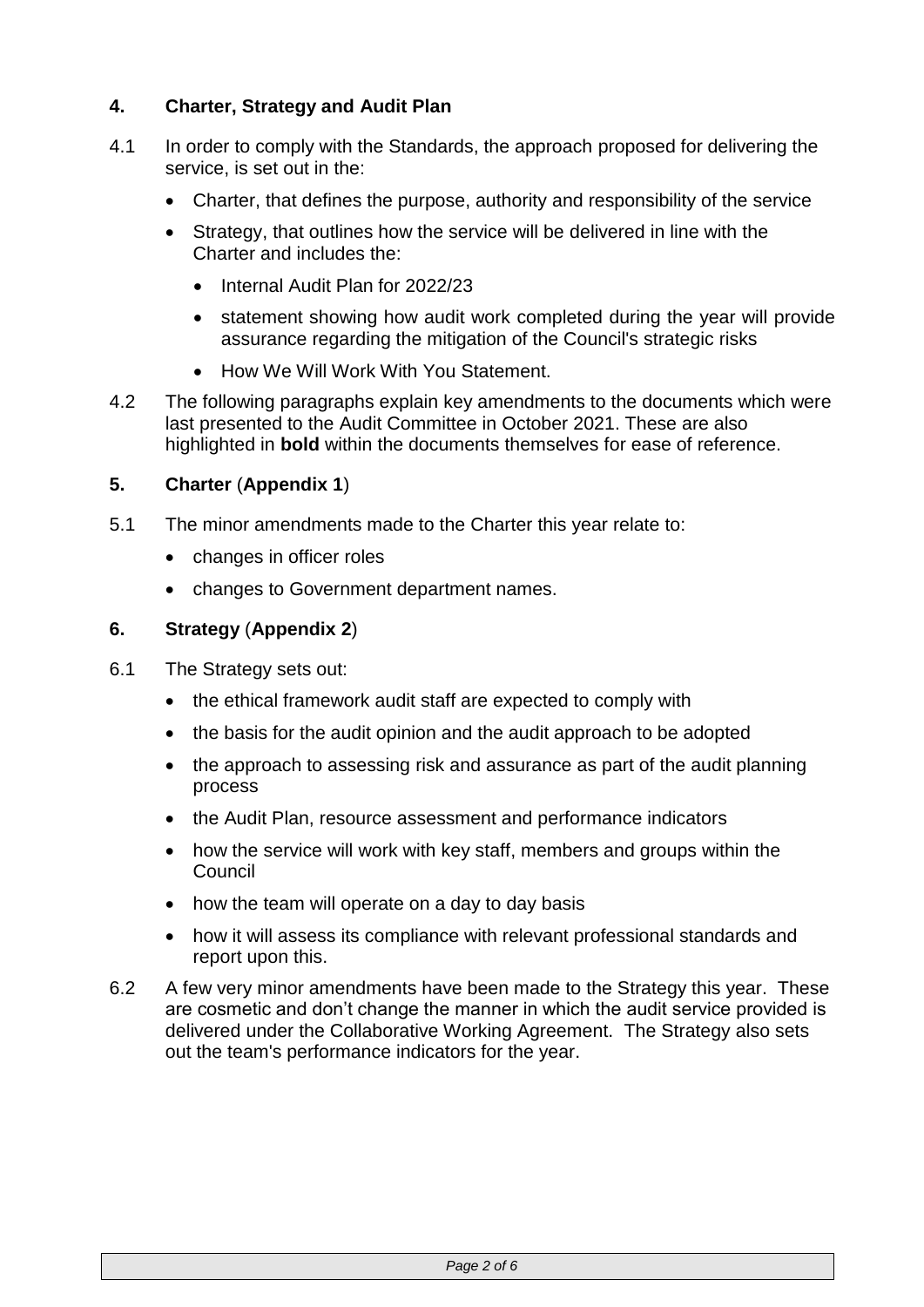- 6.3 As outlined in the Strategy, activities are only considered for inclusion in the Audit Plan if:
	- they are assessed as being significant enough to require periodic independent review
	- this independent assurance is not being provided elsewhere (eg. from Ofsted).
- 6.4 The coverage provided within the proposed Audit Plan for 2022/23 (Appendix 2a) is based upon the audit approach outlined in the Strategy which complies with the requirements of the Standards.
- 6.5 The Audit Plan looks to provide some assurance regarding the delivery of the Council's Ambition and Outcomes and as many Corporate Risks as possible. Other factors that influence what is in this year's Audit Plan include, for example:
	- when activities were last reviewed and the results of that work
	- whether there are any significant changes involving an activity eg. new IT software, loss of key staff etc.
	- the level of spend and corporate profile of the activity
	- emerging risks highlighted by senior management or other sources.
- 6.6 The work to produce the Audit Plan has been undertaken when Council officers have been required to work from home due to the covid-19 pandemic and therefore it has been more difficult to liaise with colleagues, although this has been overcome through the use of Microsoft Teams, which is working well, enabling colleagues to meet remotely in an effective way.
- 6.7 However the ongoing uncertainties regarding the extent that remote working will continue, the expectations of the Council in assisting with work to address the challenges posed by both the pandemic itself and the impact of the pandemic, the Council's response and the impact on the arrangements to deliver Council services moving forward, all mean that it should be recognised that there will be a need for flexibility in both the things that internal audit focusses upon and the way that it undertakes it's work.
- 6.8 In addition the external auditors will be delivering their work on the 2022/23 financial year under the revised National Audit Office - Code of Audit Practice, that governs the work of external auditors of local public bodies under the Local Audit and Accountability Act 2014. The revised Code specifies the following value for money arrangements reporting criteria:
	- financial sustainability
	- governance
	- improving economy, efficiency and effectiveness.
- 6.9 Internal audit will liaise with external audit in respect of the work that they will be undertaking to meet the requirements of the revised Code of Audit Practice and seek to deliver internal audit work that supports those requirements.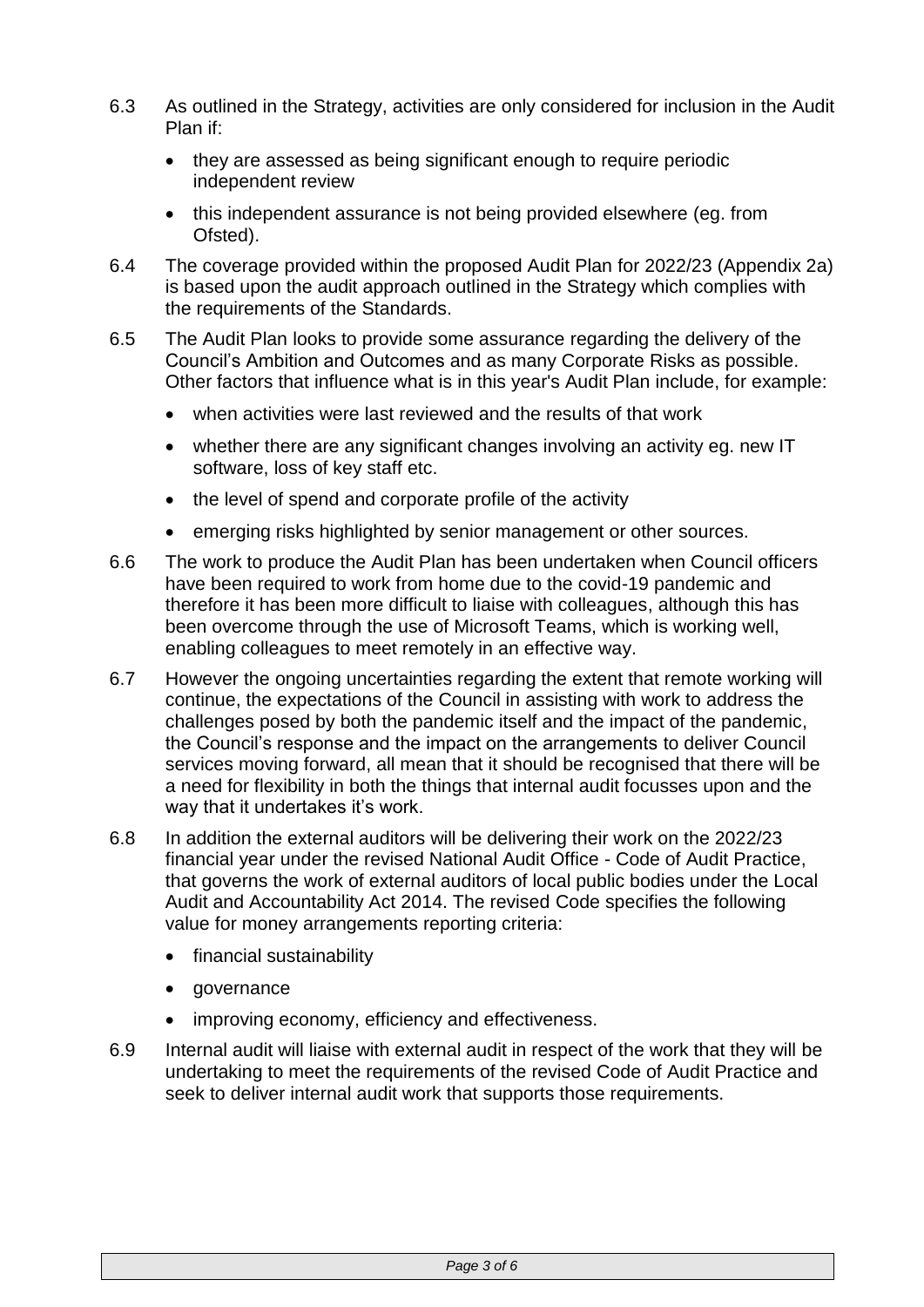- 6.10 As a result, the Audit Plan will be kept under review so that it can reflect any further changes in circumstances, risks and challenges that the Council is facing that may impact on the way the Council works, to re-assess whether there are any changes to the risk profile and therefore, the work planned for later in the year. As is usual practice, any proposed future amendments to the Audit Plan will be reported to the Audit Committee for approval.
- 6.11 Appendix 2b identifies where audit reviews provide some assurance regarding the management of the Council's corporate risks.
- 6.12 The How We Will Work With You Statement (Appendix 2c) outlines the consultation and engagement that internal audit undertakes with management for the different elements of internal audit work.

# **7. Corporate Implications**

7.1 Contribution to the Southend 2050 Road Map

Audit work provides assurance and identifies opportunities for improvements that contribute to the delivery of all Southend 2050 outcomes.

7.2 Financial Implications

Financial risk is one of the categories used when assessing the risk profile of all the activities that the Council delivers.

The Audit Plan will be delivered within the agreed budget for the service.

7.3 Legal Implications

The Accounts and Audit Regulations 2015, Section 5 require the Council to undertake an effective internal audit to evaluate the effectiveness of its risk management, control and governance processes, taking into account Public Sector Internal Auditing Standards or guidance.

The Standards require:

- the Audit Committee to approve (but not direct) the annual internal Audit Plan and this report discharges that duty
- the Audit Committee to then receive regular updates on its delivery, as provided by the quarterly performance report
- the Head of Internal Audit to provide an annual audit opinion on the Council's risk management, control and governance arrangements and report on this to the Audit Committee, which is usually delivered to its July meeting in line with the completion of the external audit.
- 7.4 People Implications

People risk is another of the categories used when assessing the risk profile of all the activities that the Council delivers.

Resourcing issues relating to the team are covered in the Strategy.

7.5 Property Implications

Property risk is another of the categories used when assessing the risk profile of all the activities that the Council delivers.

7.6 Consultation

This is set out in the Strategy.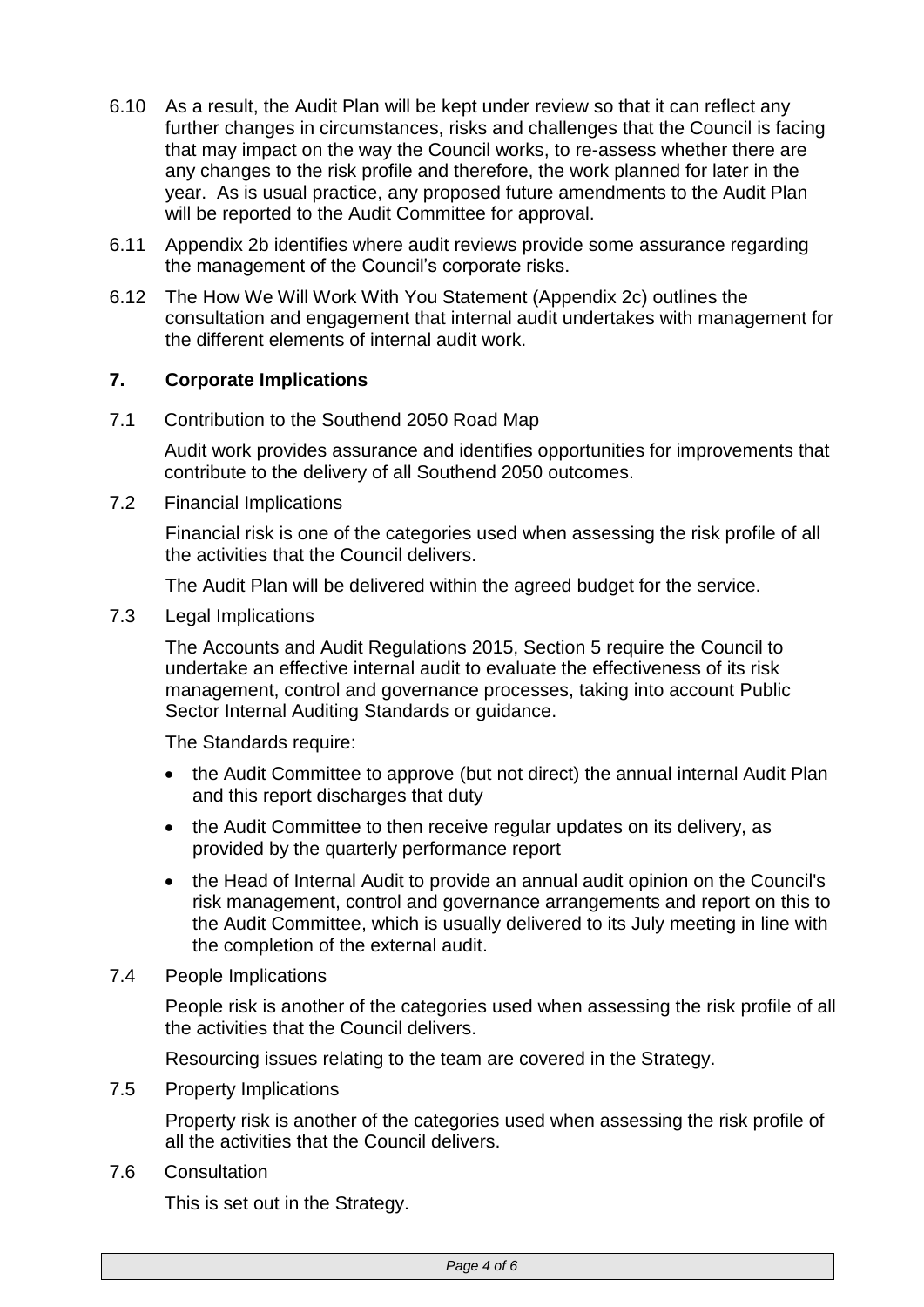7.7 Equalities and Diversity Implications

Not applicable to these documents.

7.8 Risk Assessment

Failure to operate a robust assurance process (which incorporates the internal audit function) increases the risk that there are inadequacies in the internal control framework that may impact on the Council's ability to deliver its corporate Ambition and Outcomes.

The key team risks are:

- its inability to recruit or retain staff
- that external suppliers won't deliver contracted in work within the required deadlines to the expected quality standards
- that is becomes increasingly difficult to:
	- engage staff in service departments with the audit process
	- obtain information at all or in a timely way, so that a full review can be completed
	- discuss and agree opinions and action plans as the resources to implement them become more stretched.

Additional time has been built into the Audit Plan for managing external contractors.

Internal Audit maintains an audit risk assessment which is explained in the Strategy.

7.9 Value for Money

Internal Audit undertook a service review as part of the external service review completed in September 2016 which demonstrated that the cost of the service was competitive, and was supported by the external assessment that was undertaken in October 2017.

This needs to be taken in conjunction with the other indicators reported upon quarterly, when assessing whether the service provides value for money.

7.10 Community Safety Implications

These issues are only considered if relevant to a specific audit review.

7.11 Environmental Impact

These issues are only considered if relevant to a specific audit review.